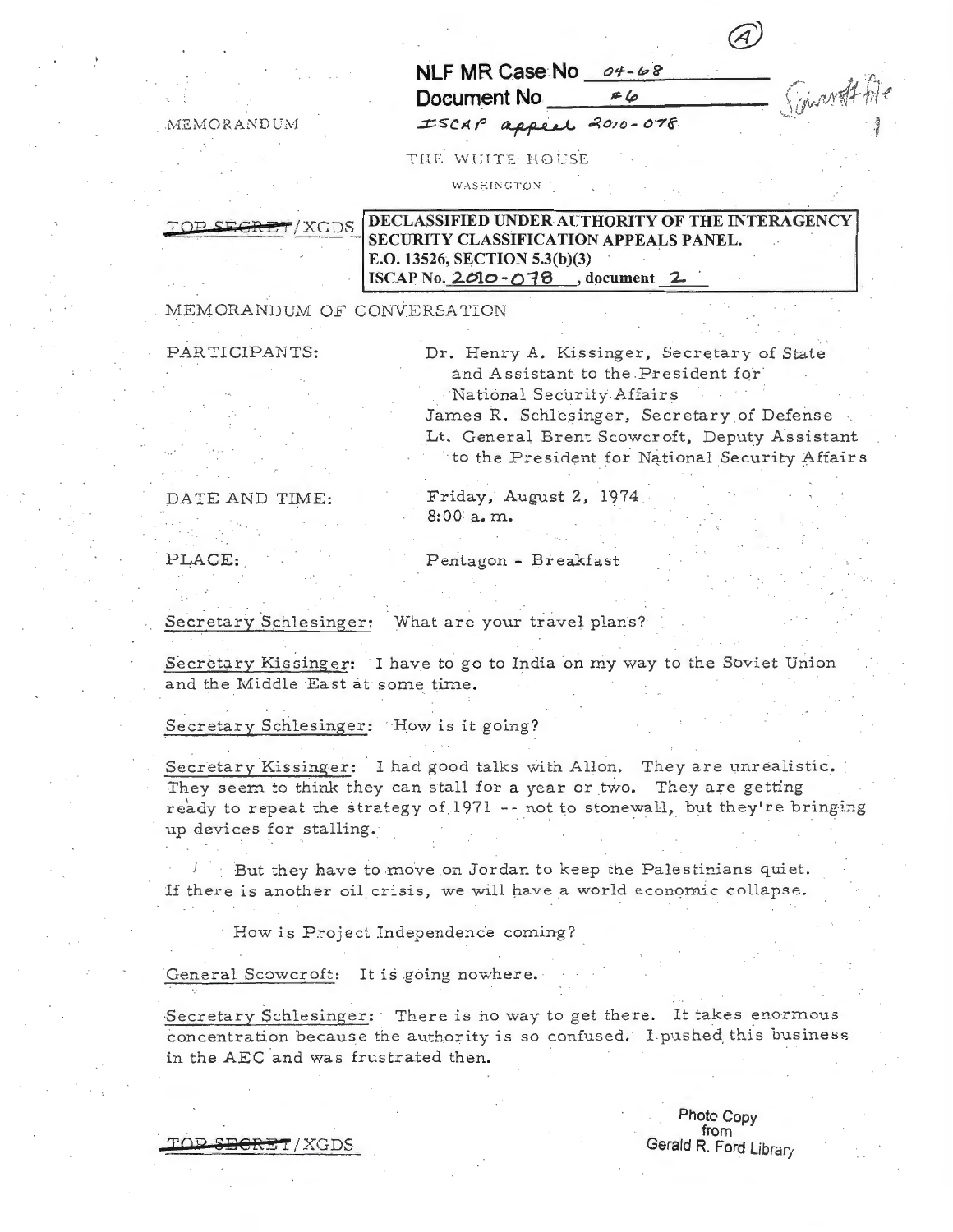### **TOP SECRET/XGDS** 2.

Kissinger: We will never get oil prices down if we talk about it the way we are.

Schlesinger: Our industry is collapsing. We can't even get tank turrets . produced any more.

Kissinger: Baker told me about communication security and we haven't. done anything for 10 years.

Let's talk energy. What do we have to do to get going? The chances of a war in the next year are 40-60.

Schlesinger: Would we take Abu Dhabi?

Kissinger: We should plan for it.

Schlesinger: I may put some Marines in the Indian Ocean.

Simon is talking about breaking the Shah. That's crazy.

Kissinger: He is the one real element of stability. We will know within three months whether we can get a process going in the Middle East. If not, there will probably be a war within a year.

Schlesinger: How should we handle the Israelis?

Kissinger: The President has given Brent and me orders not to deliver anything. That is not realistic. They have two lists. They said you okayed it subject to my approval.

Schlesinger: I said that only with respect to the laser-guided weapons would I talk to you.

Kissinger: They are trying to play between you and me. The Kalb book started it. They are spreading the word that you support them and then that makes me the bogey man. They think we will both be protesting it isn't us, and so they will get their way. We need some technical excuses. They can roll any aid bill through the Congress. The only resistance they take seriously is that of the President -- and they think he is paralyzed novi.

What Israel lacks now is the determination to bite the bullet. But another war could be a disaster -- with an oil embargo, European pressures, the possibility the Soviets won't be so craven, which we can't count on.

*TOP* ~~CRE't' / XGDS

Photo Copy from Gerald R. Ford Library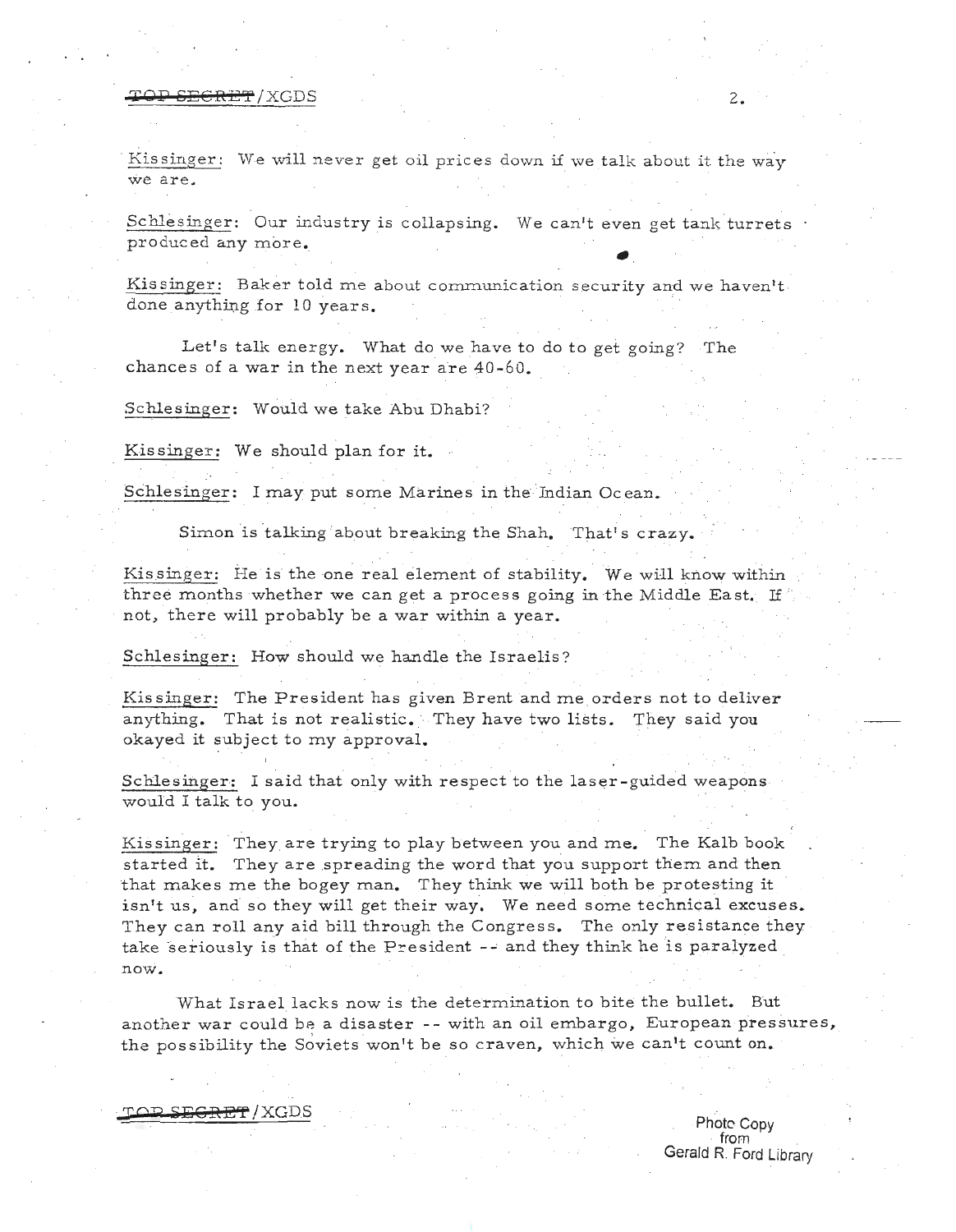#### $\Gamma$   $\cap$   $\Gamma$   $\subset$   $\Gamma$   $\subset$   $\Gamma$   $\subset$   $\Gamma$   $\subset$   $\Gamma$   $\subset$   $\Gamma$   $\subset$   $\Gamma$   $\subset$   $\Gamma$   $\subset$   $\Gamma$   $\subset$   $\Gamma$   $\subset$   $\Gamma$   $\subset$   $\Gamma$   $\subset$   $\Gamma$   $\subset$   $\Gamma$   $\subset$   $\Gamma$   $\subset$   $\Gamma$   $\subset$   $\Gamma$   $\subset$   $\Gamma$   $\subset$   $\Gamma$   $\subset$   $\Gamma$   $\subset$   $\Gamma$   $\subset$

Schlesinger: It is in their ethos.

Kissinger: They probably will be more risk-taking next year.

Israel has to negotiate with either Jordan or Egypt and get the other in line to negotiate. They haven't refused, but if we fulfill everything they want, we reverse their incentive.

Schlesinger: We won't do *it,* then. We will do it only if they deliver.

How about the R edeye?

Kissinger: I better talk to the President. He has given orders.

Schlesinger: We can give them Redeye and some M-48's.

Kissinger: How about the LGB and Cobras?

Schlesinger: I would wait for more movement.

Kissinger: Let me talk with the President. I am sympathetic with the tanks and half way with the Redeye.

Schlesinger: We have pressured the Soviets not to distribute Strelas.

Kissinger: Just to the fedayeen, no?

Another oil crisis would be bad.

Schlesinger: We might have to seize Abu Dhabi.

[There was some further discussion of oil and investment]

Kissinger: Do we have contingency plans to handle Abu Dhabi and Saudi Arabia?

Schlesinger: It would take a lot of men and ships. We could put a couple of brigades in Diego Garcia.

Kissinger: I fought for you before Mahon. He said they wanted to cut \$3. b illion.

Schlesinger: About \$1 billion of real cuts.

Photc Copy .:ron ~:JftGR:E"! /XGDS from Gerald R. Ford Library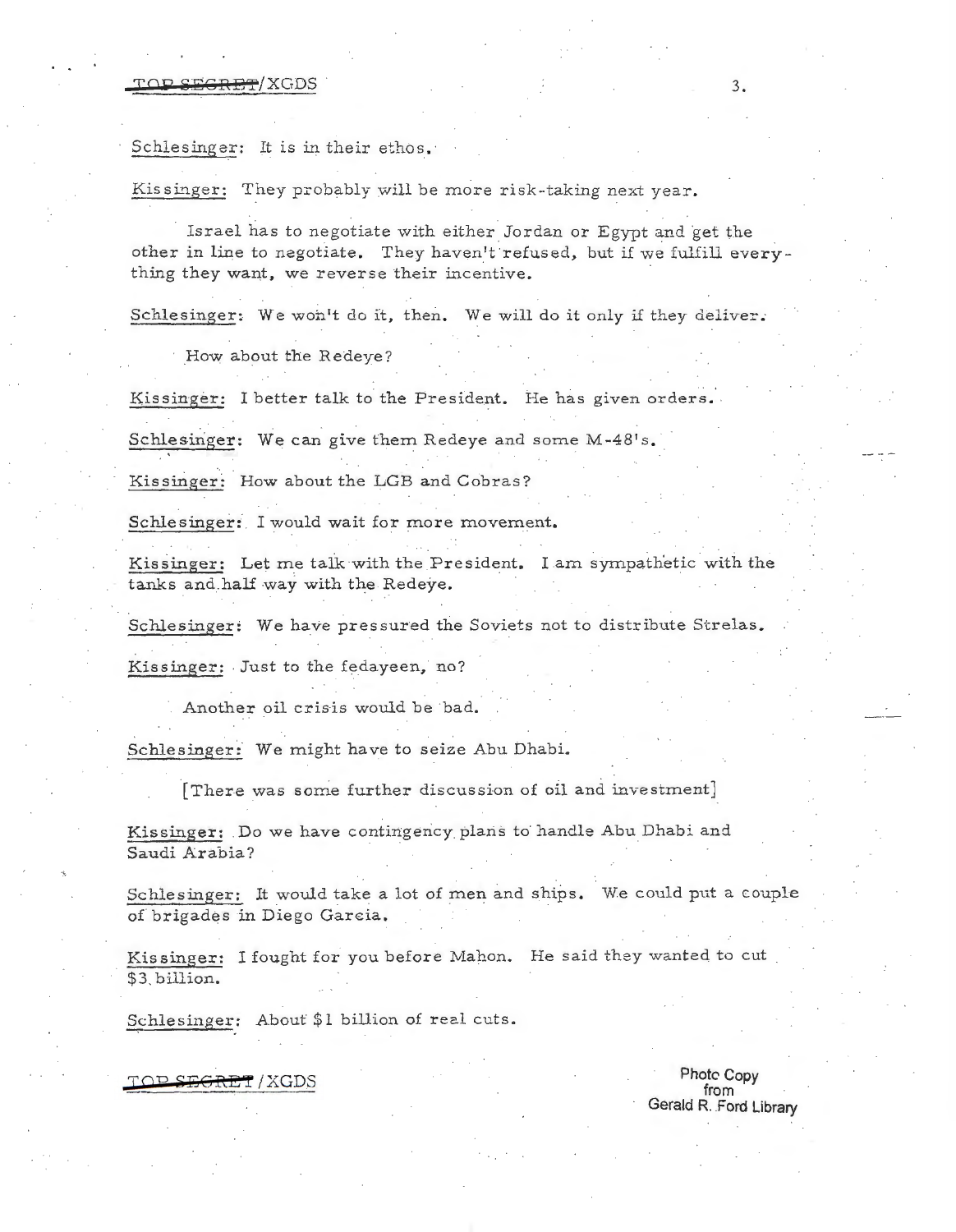## TOP SECRET/XGDS 4.

Kissinger: I must tell Egypt that they must not play with the oil thing again.

#### Schlesinger: Are they the best?

Kissinger: Yes. Because they will get the word out, and it isn't a threat to them. I will propose talks with Egypt in September through Washington and that they open talks with Jordan, to be completed after Egypt. If they agree to this we can open the taps a bit. But can we argue it's production rather than a political hold up.

Schlesinger: Yes, but not across the board.

Kissinger: Let's do a restricted NSSM -- we can hide behind it.

. . Schlesinger: The next war will be more like 'the 1967 rather than the 1973.

Kissinger: I agree.

If we can get Egypt out and get Jordan arguing with the PLO, Syria. can't do much by itself.

Schlesinger: If one of the Gulf states blows up, could we have the Saudis take it?

Kissinger: Tell the Saudis the Iranians will do it if they don't.

Schlesinger: How about Socotra?

Kissinger: I will talk to Fahmi. I will have you meet Fahmi.

Schlesinger: How about Ghorbal?

Kissinger: He is out of the substance.

Schlesinger: Our contingency plans are for full Soviet intervention. I think 15-20,000 is the maximum.

Kissinger: On SALT: I have not yet thought it through.

Schlesinger: I have.

Kissinger: I think the Soviets had the same problem with our numbers we had with theirs -- it didn't look good.

 $\overline{Y}$   $\overline{C}$   $\overline{C}$   $\overline{C}$   $\overline{C}$   $\overline{C}$   $\overline{C}$   $\overline{C}$   $\overline{C}$   $\overline{C}$   $\overline{C}$   $\overline{C}$   $\overline{C}$   $\overline{C}$   $\overline{C}$   $\overline{C}$   $\overline{C}$   $\overline{C}$   $\overline{C}$   $\overline{C}$   $\overline{C}$   $\overline{C}$   $\overline{C}$   $\overline{C}$   $\overline{C$ 

from Gerald R. Ford Library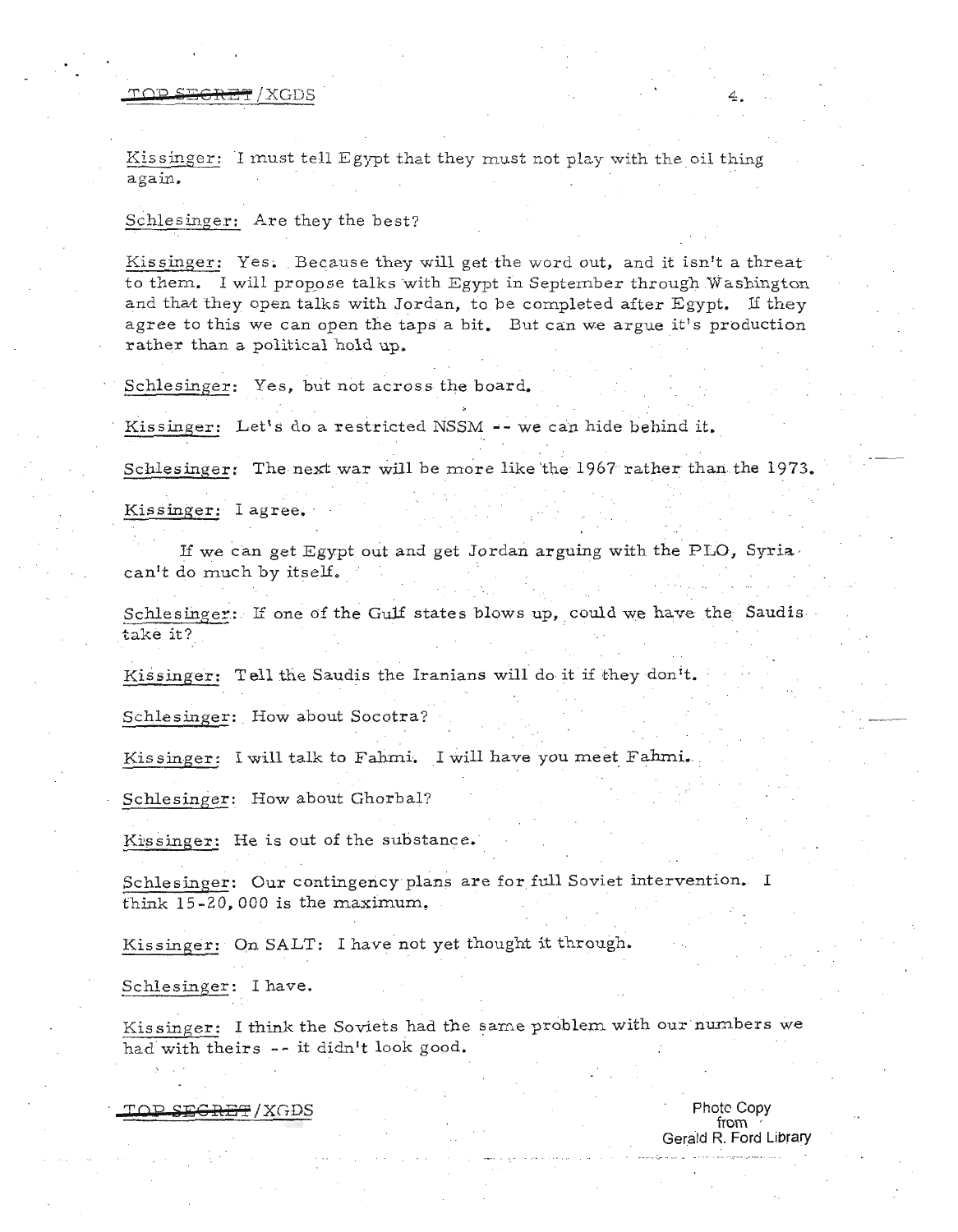#### yap 's 'is 'i see that the second second second second second second second second second second second second second second second second second second second second second second second second second second second second

Schlesinger: Why don't we say both could have 1100 MIRV'd missiles? I will reduce our force structure if they will reciprocate. Say whatever number you want, but with sub-limits. Say that neither will deploy more than 4 million pounds throwweight.

Kissinger: Not bad. I think there is a good chance of agreement next year. They know nothing is possible in 1976 and that 1977 is a new . Administration.

Kissinger: How about 2500-2300, and 1100-1300 for MIRV?

Schlesinger: Maybe.

Kissinger: How much is 4 million?

Schlesinger: About 450 ICBM's.

Kissinger: They will never agree.

[General Scowcroft reported on the Azores meeting, June  $18$ . between President Nixon and President Spinola of Portugal. J

Kissinger: Huang Chen asked me if Zumwalt's comment about confron tation is correct. Because they would change their assessment if it's true.

How can we get a SALT position?

Schlesinger: We should show them our potential progress'to match their progress.

Kissinger: But we don't have any in the budget?

Schlesinger: We have plenty in the budget.

Kissinger: Can you put something in for putting a Minuteman on a 747?

Schlesinger: We can probably test one.

Kissinger: Also the 7-warhead Minuteman.

Schlesinger: We can show that we can match whatever they do -- then we can make proposals. Right now they don't understand this.

**TOP SEGRET / XGDS** Photo Copy

from . Gerald R. Ford Library

·.... ....:.·